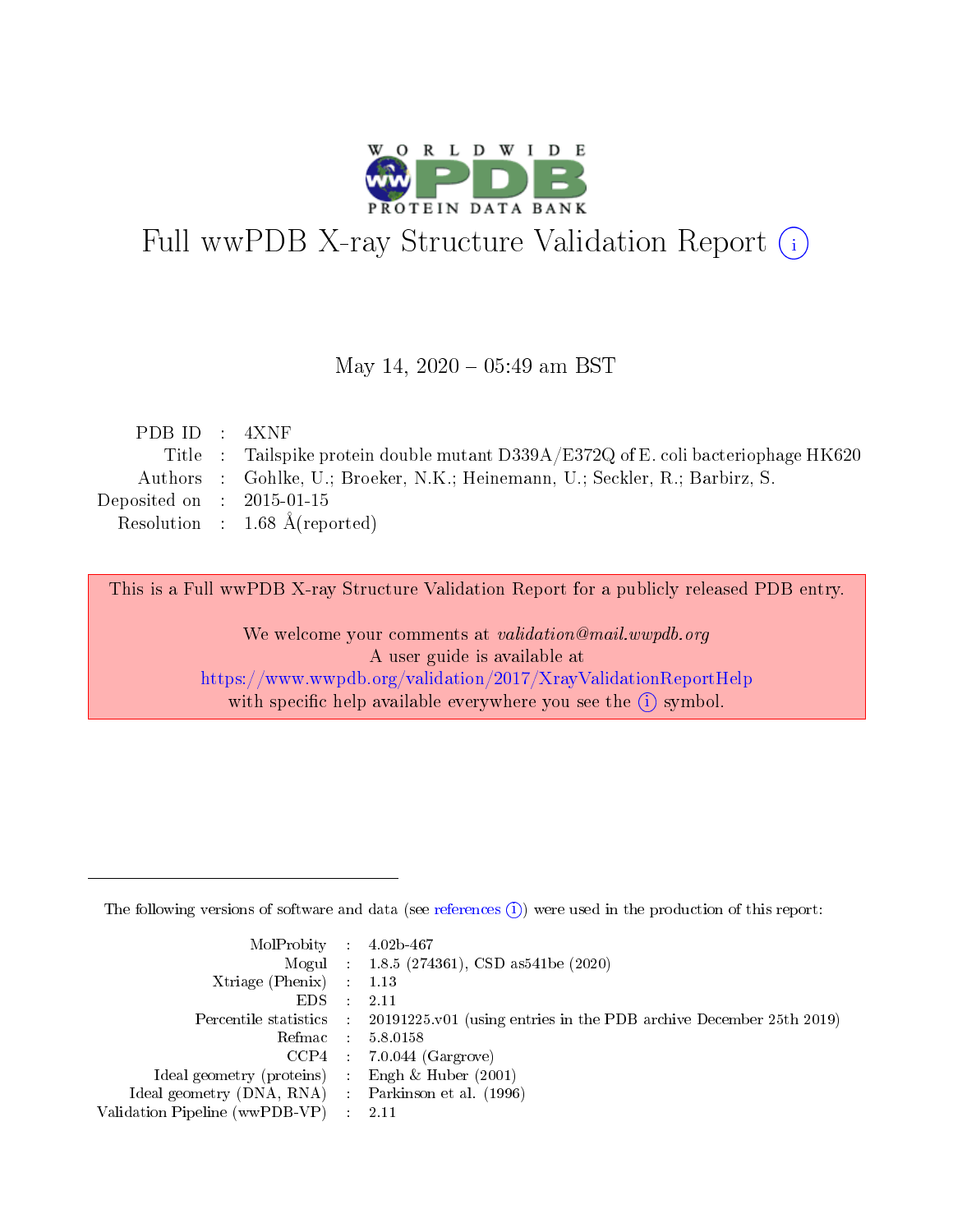# 1 [O](https://www.wwpdb.org/validation/2017/XrayValidationReportHelp#overall_quality)verall quality at a glance  $(i)$

The following experimental techniques were used to determine the structure: X-RAY DIFFRACTION

The reported resolution of this entry is 1.68 Å.

Percentile scores (ranging between 0-100) for global validation metrics of the entry are shown in the following graphic. The table shows the number of entries on which the scores are based.



| Metric                | Whole archive<br>$(\#\mathrm{Entries})$ | <b>Similar resolution</b><br>(#Entries, resolution range(Å)) |
|-----------------------|-----------------------------------------|--------------------------------------------------------------|
| $R_{free}$            | 130704                                  | 6780 (1.70-1.66)                                             |
| Clashscore            | 141614                                  | $7310(1.70-1.66)$                                            |
| Ramachandran outliers | 138981                                  | $7173(1.70-1.66)$                                            |
| Sidechain outliers    | 138945                                  | $7172(1.70-1.66)$                                            |
| RSRZ outliers         | 127900                                  | 6661 $(1.70-1.66)$                                           |

The table below summarises the geometric issues observed across the polymeric chains and their fit to the electron density. The red, orange, yellow and green segments on the lower bar indicate the fraction of residues that contain outliers for  $>=3, 2, 1$  and 0 types of geometric quality criteria respectively. A grey segment represents the fraction of residues that are not modelled. The numeric value for each fraction is indicated below the corresponding segment, with a dot representing fractions <=5% The upper red bar (where present) indicates the fraction of residues that have poor fit to the electron density. The numeric value is given above the bar.

| Mol | $\Delta$ hain | Length | Quality of chain |    |
|-----|---------------|--------|------------------|----|
|     |               |        | 2%               |    |
|     |               | 599    | 91%              | 9% |

The following table lists non-polymeric compounds, carbohydrate monomers and non-standard residues in protein, DNA, RNA chains that are outliers for geometric or electron-density-fit criteria:

|                                                                    |     |  | Mol   Type   Chain   Res   Chirality   Geometry   Clashes   Electron density |
|--------------------------------------------------------------------|-----|--|------------------------------------------------------------------------------|
| $\begin{array}{ c c c c c c } \hline 3 & FMT & \hline \end{array}$ | 805 |  |                                                                              |

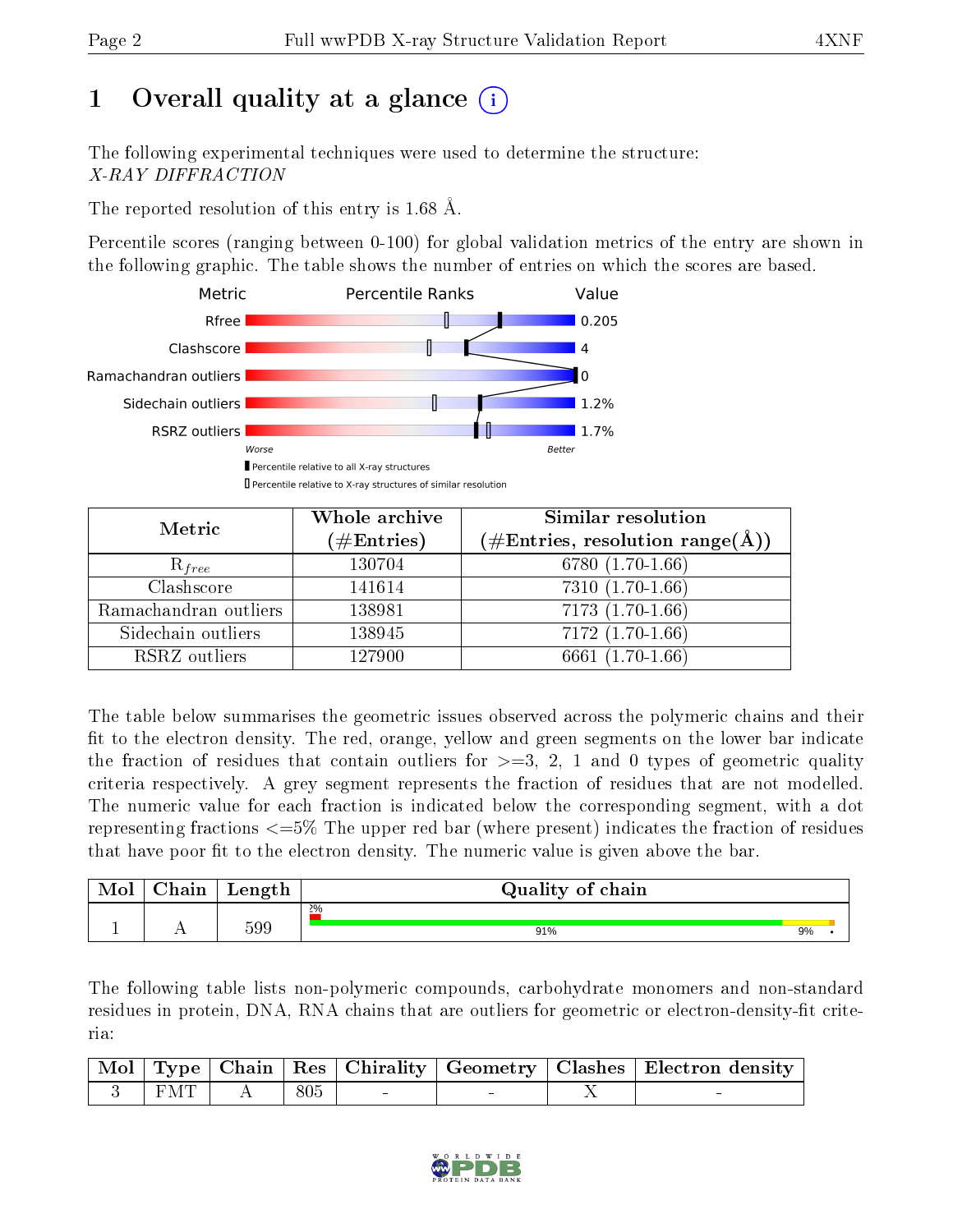# 2 Entry composition  $\left( \cdot \right)$

There are 5 unique types of molecules in this entry. The entry contains 5193 atoms, of which 0 are hydrogens and 0 are deuteriums.

In the tables below, the ZeroOcc column contains the number of atoms modelled with zero occupancy, the AltConf column contains the number of residues with at least one atom in alternate conformation and the Trace column contains the number of residues modelled with at most 2 atoms.

• Molecule 1 is a protein called Tail spike protein.

| Mol | Chain | Residues |                           |      | Atoms |     |    | ZeroOcc | $\mid$ AltConf $\mid$ | $\operatorname{Trace}$ |
|-----|-------|----------|---------------------------|------|-------|-----|----|---------|-----------------------|------------------------|
|     |       | 599      | $\mathrm{Tota}_1$<br>4628 | 2895 | 800   | 909 | 24 |         |                       |                        |

There are 2 discrepancies between the modelled and reference sequences:

|     | Chain   Residue   Modelled   Actual |     | Comment                          | Reference |
|-----|-------------------------------------|-----|----------------------------------|-----------|
| 339 | ALA                                 | ASP | engineered mutation   UNP Q9AYY6 |           |
| 372 | GLN                                 | GLU | engineered mutation   UNP Q9AYY6 |           |

 Molecule 2 is 2-AMINO-2-HYDROXYMETHYL-PROPANE-1,3-DIOL (three-letter code: TRS) (formula:  $C_4H_{12}NO_3$ ).



|  | $\text{Mol}$   Chain   Residues |             | A toms |  | $^\mathrm{+}$ ZeroOcc   AltConf |  |
|--|---------------------------------|-------------|--------|--|---------------------------------|--|
|  |                                 | Total C N O |        |  |                                 |  |

• Molecule 3 is FORMIC ACID (three-letter code: FMT) (formula:  $CH<sub>2</sub>O<sub>2</sub>$ ).

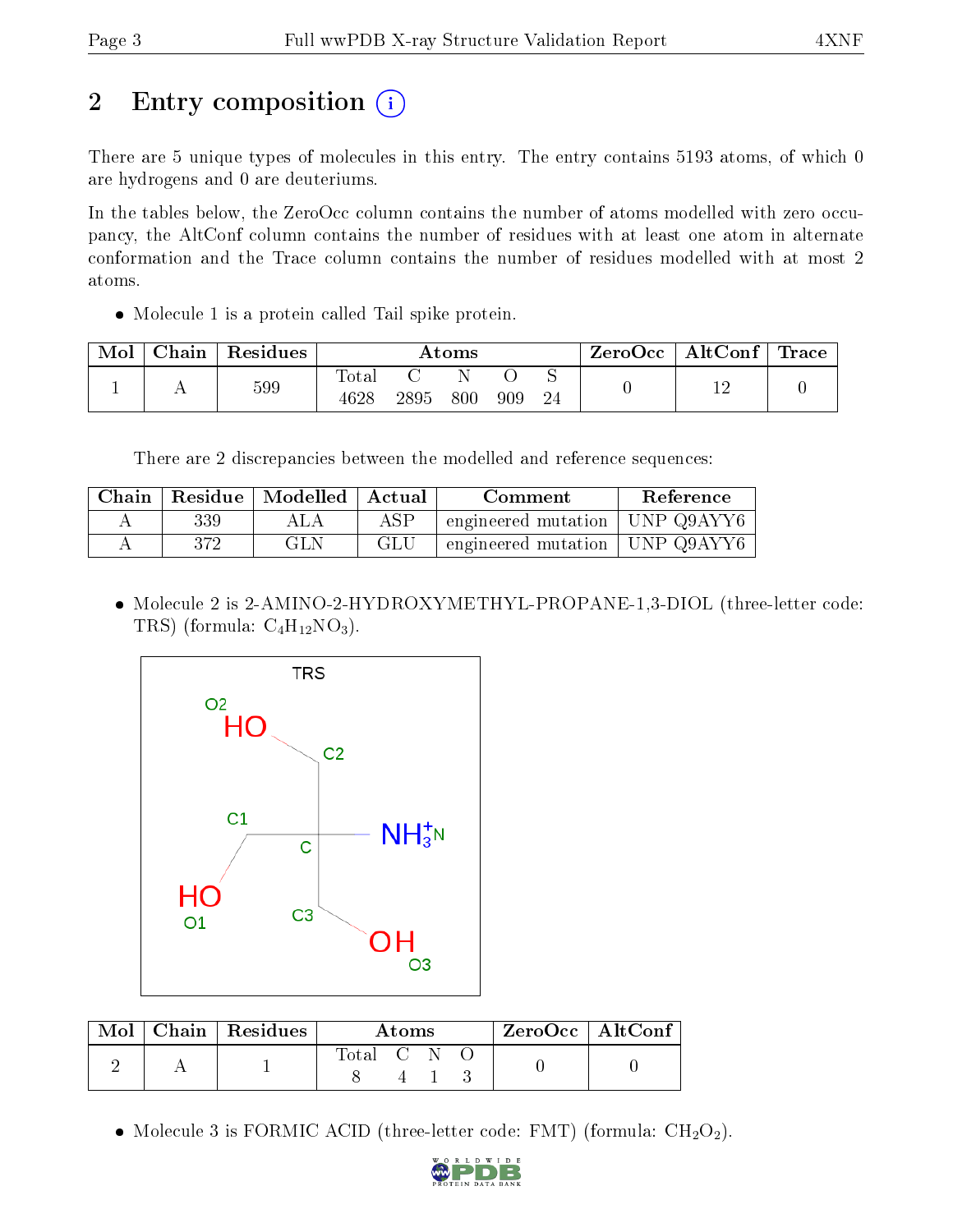

| Mol | Chain | Residues | Atoms                                                         | ZeroOcc   AltConf |
|-----|-------|----------|---------------------------------------------------------------|-------------------|
| 3   |       |          | Total<br>$\left( \right)$<br>3<br>$\overline{2}$              |                   |
| 3   | А     |          | Total<br>$\left( \right)$<br>€.<br>3<br>$\overline{2}$        |                   |
| 3   | А     |          | Total<br>$\overline{2}$<br>3                                  |                   |
| 3   | А     |          | Total<br>3<br>$\overline{2}$                                  |                   |
|     |       |          | Total<br>$\left( \right)$<br>$\left( \cdot \right)$<br>3<br>2 |                   |

Molecule 4 is SODIUM ION (three-letter code: NA) (formula: Na).

|  | $Mol$   Chain   Residues | Atoms | $^\mathrm{+}$ ZeroOcc $\mathrm{~\vert}$ AltConf $\mathrm{~\vert}$ |  |
|--|--------------------------|-------|-------------------------------------------------------------------|--|
|  |                          | Total |                                                                   |  |

 $\bullet\,$  Molecule 5 is water.

|  | Mol   Chain   Residues | Atoms               | ZeroOcc   AltConf |  |
|--|------------------------|---------------------|-------------------|--|
|  | 540                    | Total<br>540<br>540 |                   |  |

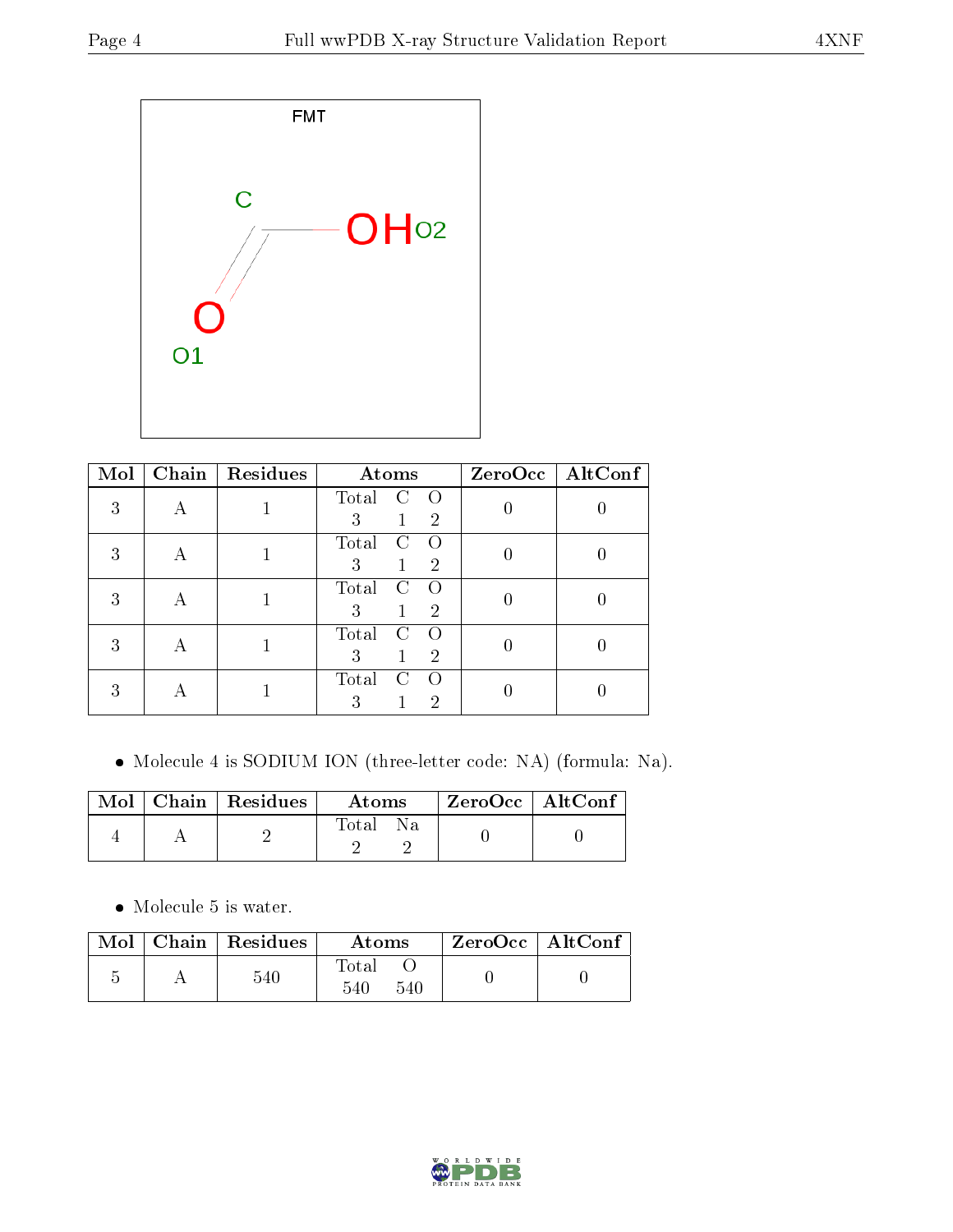# 3 Residue-property plots  $(i)$

These plots are drawn for all protein, RNA and DNA chains in the entry. The first graphic for a chain summarises the proportions of the various outlier classes displayed in the second graphic. The second graphic shows the sequence view annotated by issues in geometry and electron density. Residues are color-coded according to the number of geometric quality criteria for which they contain at least one outlier: green  $= 0$ , yellow  $= 1$ , orange  $= 2$  and red  $= 3$  or more. A red dot above a residue indicates a poor fit to the electron density (RSRZ  $> 2$ ). Stretches of 2 or more consecutive residues without any outlier are shown as a green connector. Residues present in the sample, but not in the model, are shown in grey.



• Molecule 1: Tail spike protein

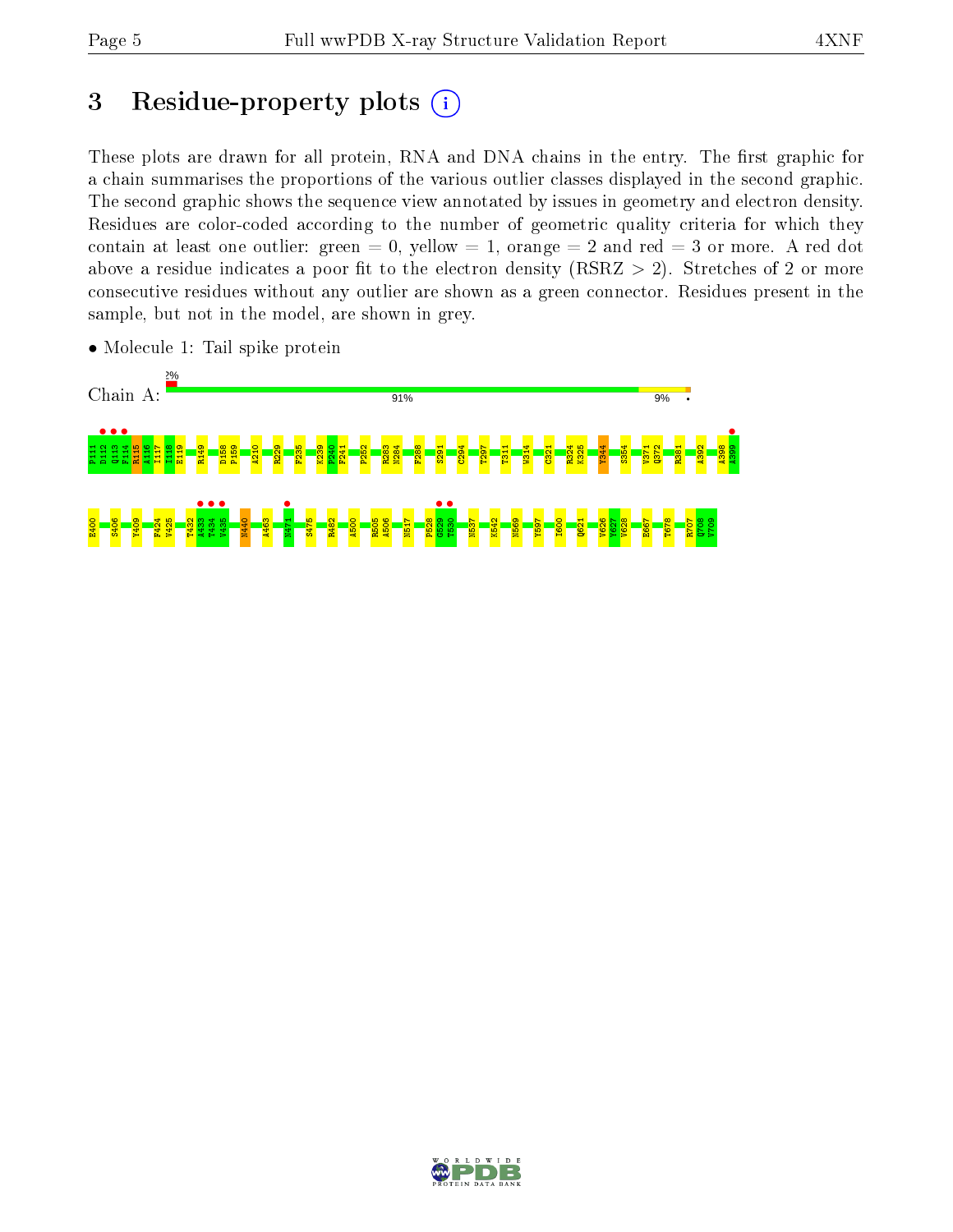# 4 Data and refinement statistics  $(i)$

| Property                                                             | Value                                              | Source     |
|----------------------------------------------------------------------|----------------------------------------------------|------------|
| Space group                                                          | P 3 2 1                                            | Depositor  |
| Cell constants                                                       | 74.22Å<br>74.22Å<br>174.34Å                        |            |
| a, b, c, $\alpha$ , $\beta$ , $\gamma$                               | $90.00^\circ$<br>$120.00^{\circ}$<br>$90.00^\circ$ | Depositor  |
| Resolution $(A)$                                                     | $-1.68$<br>43.11                                   | Depositor  |
|                                                                      | 43.11<br>1.68                                      | <b>EDS</b> |
| % Data completeness                                                  | 99.6 (43.11-1.68)                                  | Depositor  |
| (in resolution range)                                                | 99.6 (43.11-1.68)                                  | <b>EDS</b> |
| $\mathrm{R}_{merge}$                                                 | 0.07                                               | Depositor  |
| $\mathrm{R}_{sym}$                                                   | (Not available)                                    | Depositor  |
| $\sqrt{I/\sigma(I)} > 1$                                             | $\overline{2.37}$ (at 1.68Å)                       | Xtriage    |
| Refinement program                                                   | <b>REFMAC 5.8.0069</b>                             | Depositor  |
|                                                                      | $0.154$ , $0.196$                                  | Depositor  |
| $R, R_{free}$                                                        | 0.165<br>0.205<br>$\ddot{\phantom{a}}$             | DCC        |
| $R_{free}$ test set                                                  | 3211 reflections $(5.01\%)$                        | wwPDB-VP   |
| Wilson B-factor $(A^2)$                                              | 15.5                                               | Xtriage    |
| Anisotropy                                                           | 0.287                                              | Xtriage    |
| Bulk solvent $k_{sol}(e/\mathring{A}^3)$ , $B_{sol}(\mathring{A}^2)$ | $0.37$ , 43.4                                      | <b>EDS</b> |
| $\overline{L-test for}$ twinning <sup>2</sup>                        | $< L >$ = 0.45, $< L2$ > = 0.27                    | Xtriage    |
| Estimated twinning fraction                                          | $0.049$ for $-h,-k,l$                              | Xtriage    |
| $F_o, F_c$ correlation                                               | 0.97                                               | <b>EDS</b> |
| Total number of atoms                                                | 5193                                               | wwPDB-VP   |
| Average B, all atoms $(A^2)$                                         | 22.0                                               | wwPDB-VP   |

Xtriage's analysis on translational NCS is as follows: The largest off-origin peak in the Patterson function is  $3.89\%$  of the height of the origin peak. No significant pseudotranslation is detected.

<sup>&</sup>lt;sup>2</sup>Theoretical values of  $\langle |L| \rangle$ ,  $\langle L^2 \rangle$  for acentric reflections are 0.5, 0.333 respectively for untwinned datasets, and 0.375, 0.2 for perfectly twinned datasets.



<span id="page-5-1"></span><span id="page-5-0"></span><sup>1</sup> Intensities estimated from amplitudes.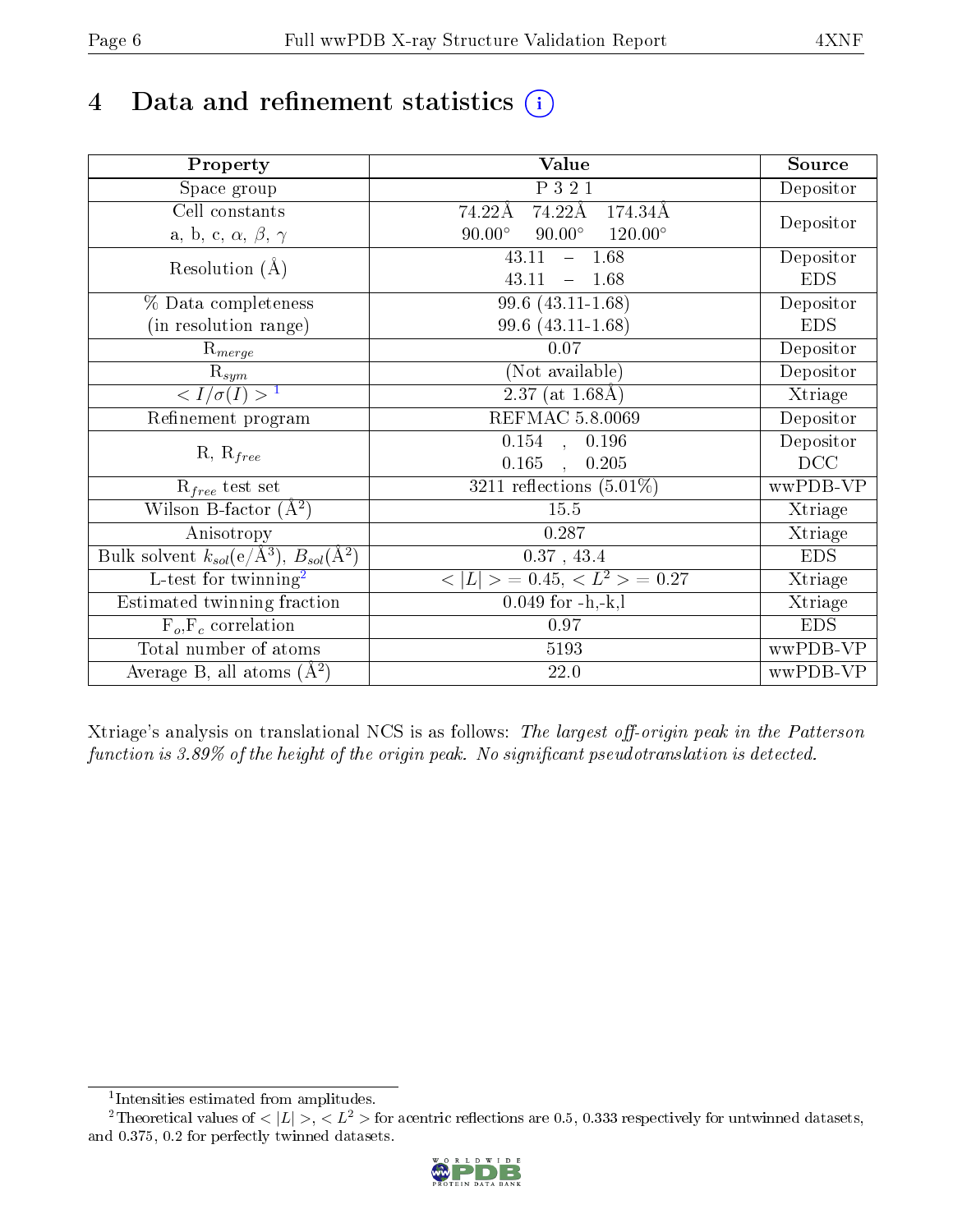# 5 Model quality  $(i)$

## 5.1 Standard geometry  $(i)$

Bond lengths and bond angles in the following residue types are not validated in this section: NA, FMT, TRS

The Z score for a bond length (or angle) is the number of standard deviations the observed value is removed from the expected value. A bond length (or angle) with  $|Z| > 5$  is considered an outlier worth inspection. RMSZ is the root-mean-square of all Z scores of the bond lengths (or angles).

| Mol | ' Chain |      | Bond lengths       |      | Bond angles        |
|-----|---------|------|--------------------|------|--------------------|
|     |         | RMSZ | # $ Z  > 5$        | RMSZ | $\# Z  > 5$        |
|     |         | 0.93 | $1/4736$ $(0.0\%)$ | 0.92 | $7/6453$ $(0.1\%)$ |

All (1) bond length outliers are listed below:

|  |  |                           | $\mid$ Mol $\mid$ Chain $\mid$ Res $\mid$ Type $\mid$ Atoms $\mid$ Z $\mid$ Observed(A) $\mid$ Ideal(A) $\mid$ |  |
|--|--|---------------------------|----------------------------------------------------------------------------------------------------------------|--|
|  |  | 667   GLU   CD-OE2   5.89 |                                                                                                                |  |

All (7) bond angle outliers are listed below:

| Mol | Chain | Res | <b>Type</b> | Atoms                    | Z       | Observed $\binom{o}{c}$ | Ideal $(°)$ |
|-----|-------|-----|-------------|--------------------------|---------|-------------------------|-------------|
|     | А     | 505 | $\rm{ARG}$  | $NE-CZ-NH1$              | 8.22    | 124.41                  | 120.30      |
|     | А     | 505 | $\rm{ARG}$  | $NE$ -CZ-NH <sub>2</sub> | $-6.37$ | 117.11                  | 120.30      |
|     | А     | 482 | $\rm{ARG}$  | NE-CZ-NH1                | 6.09    | 123.35                  | 120.30      |
|     | А     | 482 | $\rm{ARG}$  | $NE- CZ-NH2$             | $-6.02$ | 117.29                  | 120.30      |
|     |       | 229 | $\rm{ARG}$  | NE-CZ-NH1                | 5.46    | 123.03                  | 120.30      |
|     | А     | 381 | $\rm{ARG}$  | $NE- CZ-NH1$             | 5.35    | 122.97                  | 120.30      |
|     |       | 707 | ARG         | $NE-CZ-NH1$              | 5.16    | 122.88                  | 120.30      |

There are no chirality outliers.

There are no planarity outliers.

### 5.2 Too-close contacts  $(i)$

In the following table, the Non-H and H(model) columns list the number of non-hydrogen atoms and hydrogen atoms in the chain respectively. The H(added) column lists the number of hydrogen atoms added and optimized by MolProbity. The Clashes column lists the number of clashes within the asymmetric unit, whereas Symm-Clashes lists symmetry related clashes.

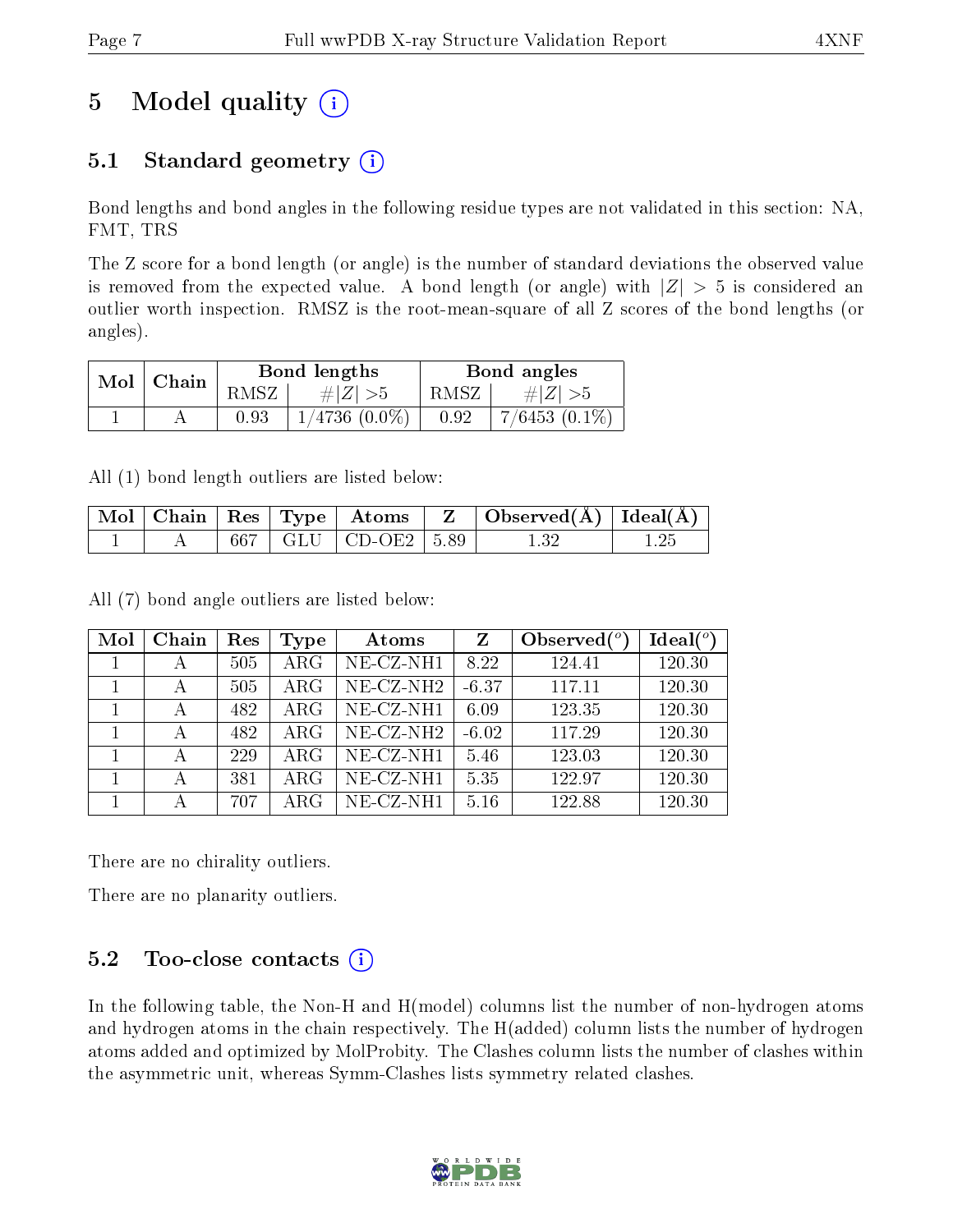|  |      | Mol   Chain   Non-H   H(model)   H(added) |      |    | Clashes   Symm-Clashes |
|--|------|-------------------------------------------|------|----|------------------------|
|  | 4628 |                                           | 4356 | 34 |                        |
|  |      |                                           | 1 ດ  |    |                        |
|  | T.5  |                                           |      |    |                        |
|  |      |                                           |      |    |                        |
|  | 540  |                                           |      |    |                        |
|  | 5193 |                                           |      | 35 |                        |

The all-atom clashscore is defined as the number of clashes found per 1000 atoms (including hydrogen atoms). The all-atom clashscore for this structure is 4.

All (35) close contacts within the same asymmetric unit are listed below, sorted by their clash magnitude.

| Atom-1             | Atom-2                       | Interatomic       | Clash           |
|--------------------|------------------------------|-------------------|-----------------|
|                    |                              | distance $(A)$    | overlap $(\AA)$ |
| 1: A:344:TYR:OH    | 1:A:400:GLU:OE2              | 2.09              | 0.69            |
| 1: A:372: GLN: OE1 | 5:A:902:HOH:O                | 2.11              | 0.68            |
| 1: A:528: PRO:HD3  | 5:A:933:HOH:O                | 1.92              | 0.68            |
| 1: A:621: GLN:HB2  | 1:A:628[B]:VAL:HG11          | 1.75              | 0.68            |
| 1: A:678:THR:OG1   | 5:A:901:HOH:O                | $\overline{2.06}$ | 0.68            |
| 1:A:158:ASP:HB2    | 1: A: 159: PRO: HD2          | 1.80              | 0.62            |
| 1:A:117:ILE:HA     | 5:A:1051:HOH:O               | 2.00              | 0.59            |
| 1:A:409:TYR:HA     | 1: A:440: ASN:O              | 2.03              | 0.58            |
| $1: A:235:$ PHE:O  | $1:A:239:LYS:H\overline{E2}$ | 2.05              | 0.56            |
| 1:A:158:ASP:HB2    | 1:A:159:PRO:CD               | 2.40              | 0.51            |
| 1:A:288:PHE:HB3    | 1:A:291:SER:HB3              | 1.91              | 0.51            |
| $1: A:235:$ PHE:O  | 1: A:239: LYS: CE            | 2.59              | 0.51            |
| 3:A:805:FMT:O2     | 5:A:903:HOH:O                | 2.20              | 0.50            |
| 1: A:294: CYS:O    | 1:A:321:CYS:HA               | 2.12              | 0.50            |
| 1: A:371: VAL:O    | 1:A:392:ALA:HA               | 2.12              | 0.49            |
| 1: A:475: SER:HB2  | 1:A:506:ALA:HA               | 1.94              | 0.49            |
| 1:A:284:ASN:HD21   | 1:A:311[B]:THR:HG23          | 1.77              | 0.49            |
| 1:A:626:VAL:HG12   | 1:A:628[A]:VAL:HG13          | 1.96              | 0.48            |
| 1: A:542: LYS:O    | 3:A:805:FMT:O2               | 2.31              | 0.47            |
| 1:A:115:ARG:HD2    | 1: A:119: GLU:OE1            | 2.14              | 0.47            |
| $1: A:241:$ PHE:O  | 1:A:283:ARG:HA               | 2.16              | 0.46            |
| 1:A:210:ALA:HA     | 5:A:1165:HOH:O               | $\overline{2.16}$ | 0.46            |
| 1:A:424:PHE:CD2    | 1:A:425:VAL:HG23             | 2.51              | 0.46            |
| 1: A: 537: ASN: HA | 1: A:569: ASN:O              | 2.15              | 0.45            |
| 1: A:542:LYS:O     | 3: A:805: FMT: C             | 2.64              | 0.45            |
| 1:A:252:PRO:HB2    | 1: A:314:TRP:CE2             | 2.51              | 0.45            |
| 1:A:398:ALA:HB3    | 1: A: 432: THR: HG23         | 2.00              | 0.43            |
| 1: A:600: ILE:O    | 1:A:628[B]:VAL:HA            | 2.19              | 0.43            |
| 1: A:542:LYS:HE3   | 5:A:1104:HOH:O               | 2.19              | 0.43            |

Continued on next page...

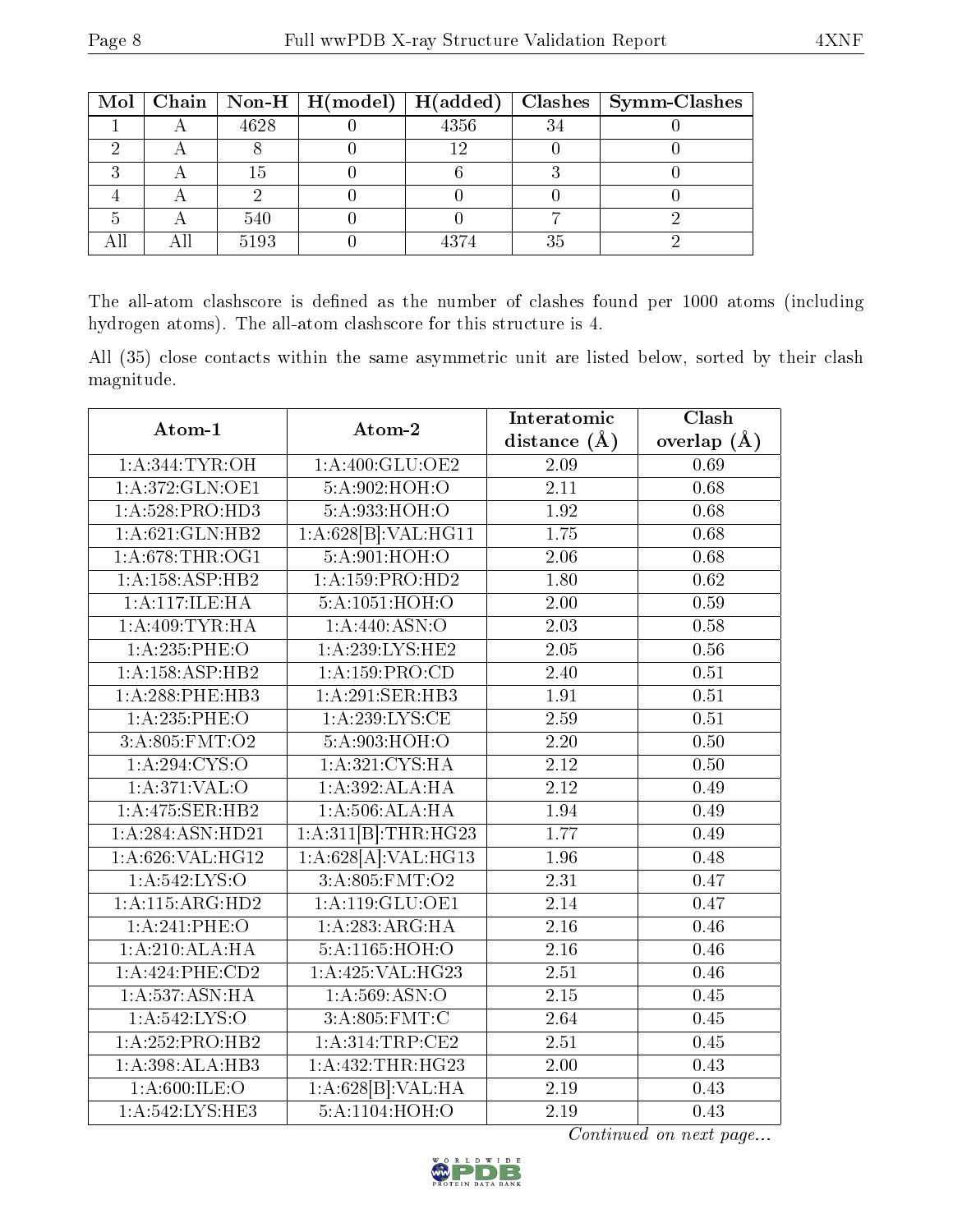| Atom-1              | Atom-2            | Interatomic<br>distance $(A)$ | Clash<br>(A)<br>overlap |
|---------------------|-------------------|-------------------------------|-------------------------|
| 1:A:297:THR:HA      | 1: A: 324: ARG: O | 2.19                          | 0.43                    |
| 1:A:569:ASN:HA      | 1: A:597:TYR:O    | 2.19                          | 0.43                    |
| 1:A:463:ALA:HA      | 1: A:500: ALA:O   | 2.19                          | 0.42                    |
| 1:A:288:PHE:HB3     | 1: A:291: SER: CB | 2.50                          | 0.41                    |
| 1: A:325:LYS:HA     | 1: A:354: SER:O   | 2.21                          | 0.41                    |
| 1:A:311[B]:THR:HG22 | 1: A:344: TYR:HB3 | 2.02                          | በ 41                    |

Continued from previous page...

All (2) symmetry-related close contacts are listed below. The label for Atom-2 includes the symmetry operator and encoded unit-cell translations to be applied.

| Atom-1         | Atom-2                      | Interatomic<br>distance $(A)$ | Clash<br>overlap $(A)$ |
|----------------|-----------------------------|-------------------------------|------------------------|
| 5:A:1127:HOH:O | $\pm$ 5:A:1362:HOH:O[2 655] | $2.00\,$                      | ).20                   |
| 5:A:1098:HOH:O | 5:A:1322:HOH:O[2]<br>6551   | 2.04                          |                        |

### 5.3 Torsion angles  $(i)$

#### 5.3.1 Protein backbone  $(i)$

In the following table, the Percentiles column shows the percent Ramachandran outliers of the chain as a percentile score with respect to all X-ray entries followed by that with respect to entries of similar resolution.

The Analysed column shows the number of residues for which the backbone conformation was analysed, and the total number of residues.

| Mol   Chain | Analysed                             |  | Favoured   Allowed   Outliers   Percentiles |         |  |
|-------------|--------------------------------------|--|---------------------------------------------|---------|--|
|             | 609/599 (102%)   595 (98%)   14 (2%) |  |                                             | 100 100 |  |

There are no Ramachandran outliers to report.

#### $5.3.2$  Protein sidechains  $(i)$

In the following table, the Percentiles column shows the percent sidechain outliers of the chain as a percentile score with respect to all X-ray entries followed by that with respect to entries of similar resolution.

The Analysed column shows the number of residues for which the sidechain conformation was analysed, and the total number of residues.

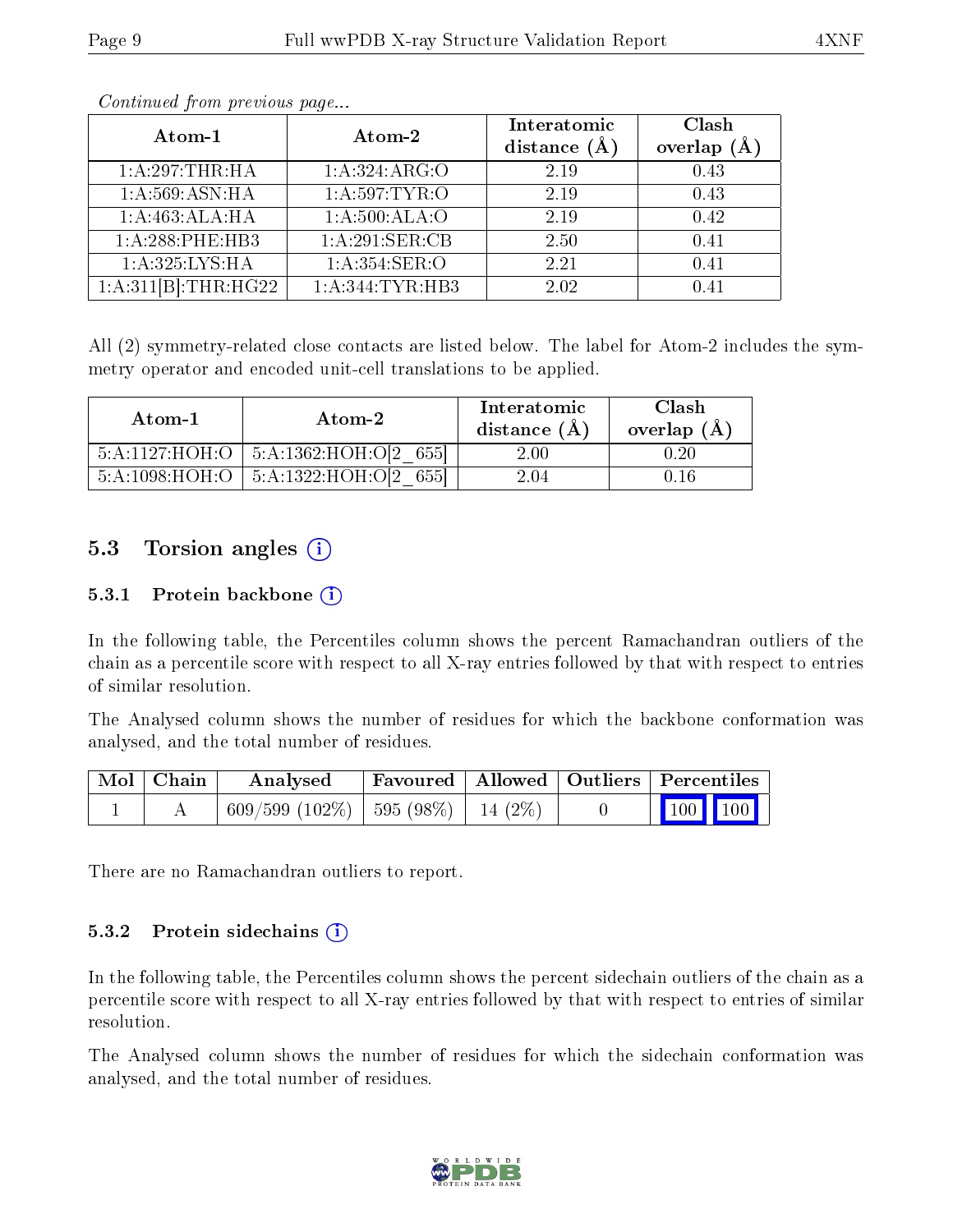| Mol   Chain | Analysed                        | Rotameric   Outliers   Percentiles |        |                                                                   |  |
|-------------|---------------------------------|------------------------------------|--------|-------------------------------------------------------------------|--|
|             | $^+$ 502/490 (102%)   495 (99%) |                                    | 7 (1%) | $\begin{array}{ c c c c c } \hline 67 & 51 \\ \hline \end{array}$ |  |

All (7) residues with a non-rotameric sidechain are listed below:

| Mol | Chain | Res    | <b>Type</b> |
|-----|-------|--------|-------------|
|     |       | 115    | <b>ARG</b>  |
|     |       | 149    | ARG         |
|     |       | 344    | TYR.        |
|     |       | 406[A] | <b>SER</b>  |
|     |       | 406 B  | <b>SER</b>  |
|     |       | 440    | <b>ASN</b>  |
|     |       | 517    | <b>ASN</b>  |

Some sidechains can be flipped to improve hydrogen bonding and reduce clashes. There are no such sidechains identified.

#### $5.3.3$  RNA  $(i)$

There are no RNA molecules in this entry.

#### 5.4 Non-standard residues in protein, DNA, RNA chains (i)

There are no non-standard protein/DNA/RNA residues in this entry.

#### 5.5 Carbohydrates (i)

There are no carbohydrates in this entry.

#### 5.6 Ligand geometry (i)

Of 8 ligands modelled in this entry, 2 are monoatomic - leaving 6 for Mogul analysis.

In the following table, the Counts columns list the number of bonds (or angles) for which Mogul statistics could be retrieved, the number of bonds (or angles) that are observed in the model and the number of bonds (or angles) that are dened in the Chemical Component Dictionary. The Link column lists molecule types, if any, to which the group is linked. The Z score for a bond length (or angle) is the number of standard deviations the observed value is removed from the expected value. A bond length (or angle) with  $|Z| > 2$  is considered an outlier worth inspection. RMSZ is the root-mean-square of all Z scores of the bond lengths (or angles).

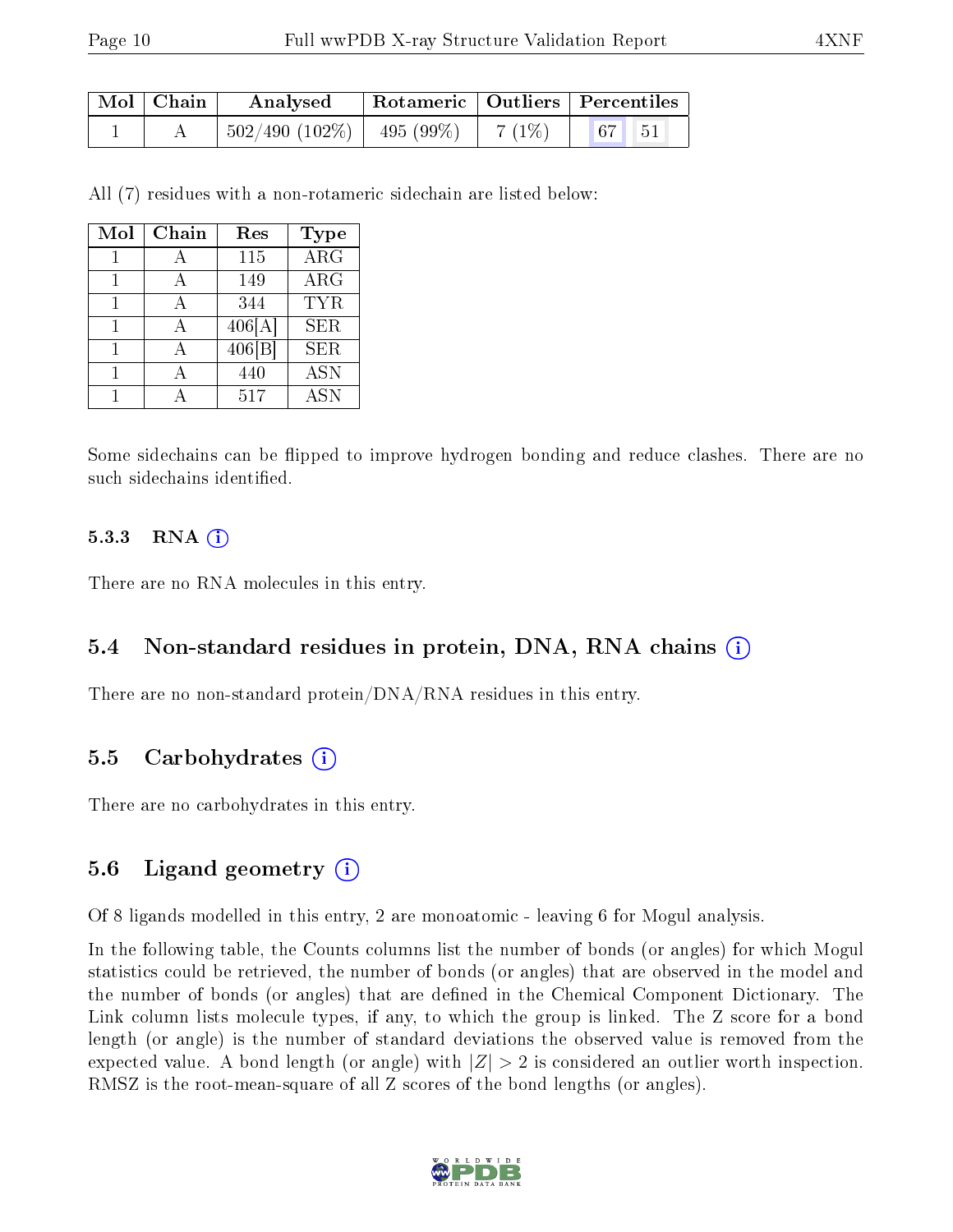| Mol<br><b>Type</b> |            | Chain | Res | Link                     | Bond lengths |      |                          | Bond angles |             |           |
|--------------------|------------|-------|-----|--------------------------|--------------|------|--------------------------|-------------|-------------|-----------|
|                    |            |       |     |                          | Counts       | RMSZ | # $ Z  > 2$              | Counts      | <b>RMSZ</b> | Z >2<br># |
| $\overline{2}$     | <b>TRS</b> | А     | 801 | ÷                        | .7.7         | 0.41 |                          | 9.9.9       | 0.94        |           |
| 3                  | <b>FMT</b> | А     | 803 | $\overline{\phantom{a}}$ | 0,2,2        | 0.00 |                          | 0,1,1       | 0.00        |           |
| 3                  | <b>FMT</b> | А     | 806 | $\overline{\phantom{a}}$ | 0,2,2        | 0.00 | $\overline{\phantom{a}}$ | 0,1,1       | 0.00        |           |
| 3                  | <b>FMT</b> | А     | 802 | $\blacksquare$           | 0, 2, 2      | 0.00 |                          | 0,1,1       | 0.00        |           |
| 3                  | <b>FMT</b> | А     | 805 | $\blacksquare$           | 0,2,2        | 0.00 |                          | 0,1,1       | 0.00        |           |
| 3                  | <b>FMT</b> |       | 804 | $\blacksquare$           | 0,2,2        | 0.00 |                          | 0,1,1       | 0.00        |           |

In the following table, the Chirals column lists the number of chiral outliers, the number of chiral centers analysed, the number of these observed in the model and the number defined in the Chemical Component Dictionary. Similar counts are reported in the Torsion and Rings columns. '-' means no outliers of that kind were identified.

|     |  |  | Mol   Type   Chain   Res   Link   Chirals   Torsions   Rings |                          |
|-----|--|--|--------------------------------------------------------------|--------------------------|
| TRS |  |  | 0/9/9/9                                                      | <b>Contract Contract</b> |

There are no bond length outliers.

There are no bond angle outliers.

There are no chirality outliers.

There are no torsion outliers.

There are no ring outliers.

1 monomer is involved in 3 short contacts:

|  |             | $\lceil \text{Mol} \rceil$ Chain   Res   Type   Clashes   Symm-Clashes |
|--|-------------|------------------------------------------------------------------------|
|  | $805$   FMT |                                                                        |

#### 5.7 [O](https://www.wwpdb.org/validation/2017/XrayValidationReportHelp#nonstandard_residues_and_ligands)ther polymers (i)

There are no such residues in this entry.

#### 5.8 Polymer linkage issues (i)

There are no chain breaks in this entry.

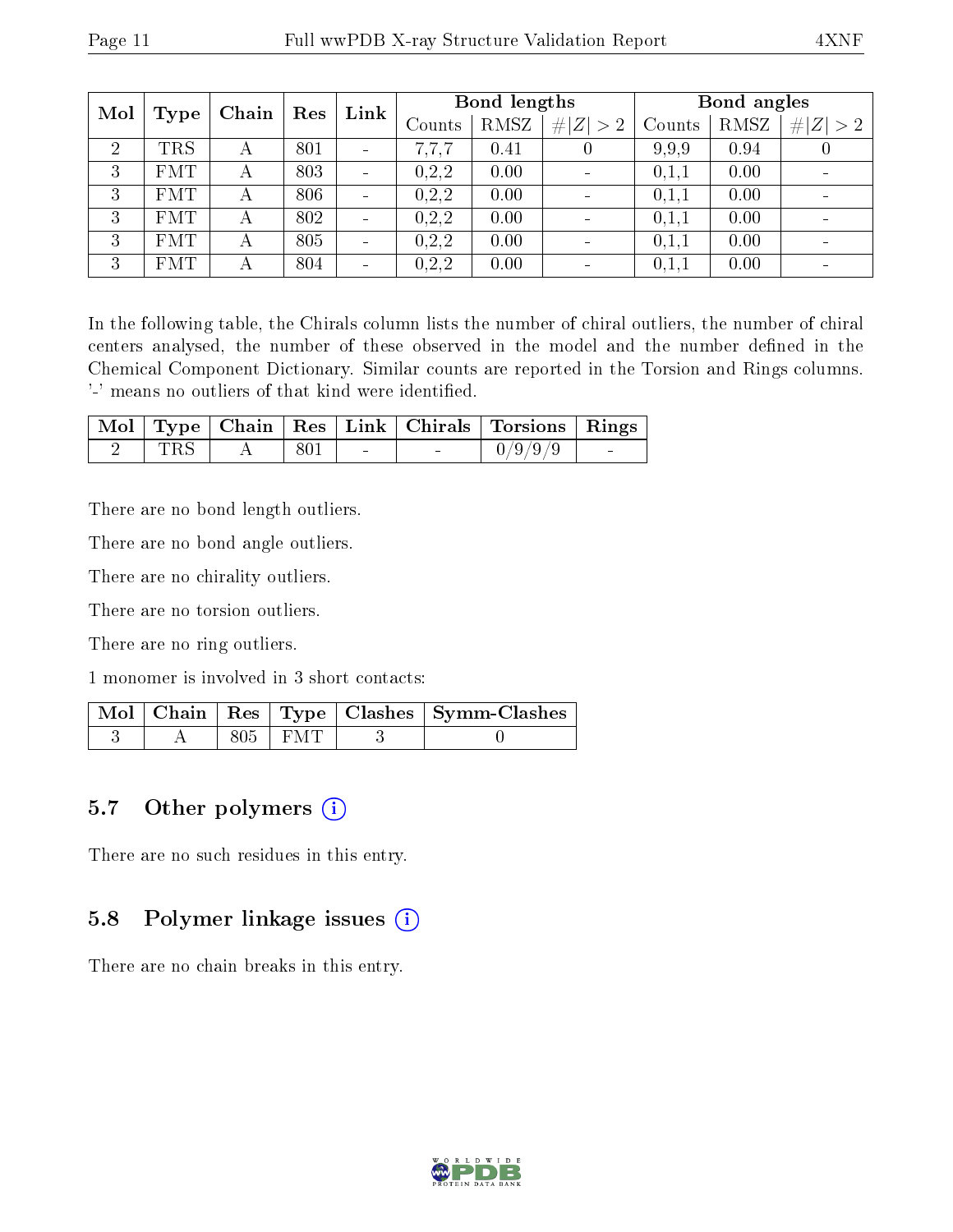## 6 Fit of model and data  $\left( \cdot \right)$

### 6.1 Protein, DNA and RNA chains (i)

In the following table, the column labelled  $#RSRZ>2'$  contains the number (and percentage) of RSRZ outliers, followed by percent RSRZ outliers for the chain as percentile scores relative to all X-ray entries and entries of similar resolution. The OWAB column contains the minimum, median,  $95<sup>th</sup>$  percentile and maximum values of the occupancy-weighted average B-factor per residue. The column labelled  $Q< 0.9$  lists the number of (and percentage) of residues with an average occupancy less than 0.9.

| $\mid$ Mol $\mid$ Chain | Analysed                     | ${ <\hspace{-1.5pt} {\rm RSRZ} \hspace{-1.5pt}>}$ | $\#\text{RSRZ}{>}2$                | $\mid$ OWAB(Å $^2)$ $\mid$ Q<0.9 $\mid$ |  |
|-------------------------|------------------------------|---------------------------------------------------|------------------------------------|-----------------------------------------|--|
|                         | $\frac{1}{2}$ 599/599 (100%) | $-0.34$                                           | 10 (1%)   70   74   10, 19, 37, 67 |                                         |  |

All (10) RSRZ outliers are listed below:

| Mol          | Chain | Res | Type       | <b>RSRZ</b> |
|--------------|-------|-----|------------|-------------|
| 1            | A     | 434 | THR        | 5.5         |
| 1            | A     | 112 | <b>ASP</b> | 4.4         |
| 1            | А     | 529 | <b>GLY</b> | 3.8         |
| 1            | A     | 471 | <b>ASN</b> | 3.7         |
| 1            | A     | 399 | ALA        | 3.7         |
| 1            | A     | 433 | ALA        | 3.5         |
| $\mathbf{1}$ | A     | 435 | <b>VAL</b> | 3.2         |
| 1            | A     | 113 | GLN        | 2.9         |
| 1            | А     | 114 | $\rm PHE$  | 2.2         |
| 1            |       | 530 | TH R       | $2.0\,$     |

### 6.2 Non-standard residues in protein, DNA, RNA chains (i)

There are no non-standard protein/DNA/RNA residues in this entry.

### 6.3 Carbohydrates (i)

There are no carbohydrates in this entry.

### 6.4 Ligands  $(i)$

In the following table, the Atoms column lists the number of modelled atoms in the group and the number defined in the chemical component dictionary. The B-factors column lists the minimum, median,  $95<sup>th</sup>$  percentile and maximum values of B factors of atoms in the group. The column labelled  $Q< 0.9$ ' lists the number of atoms with occupancy less than 0.9.